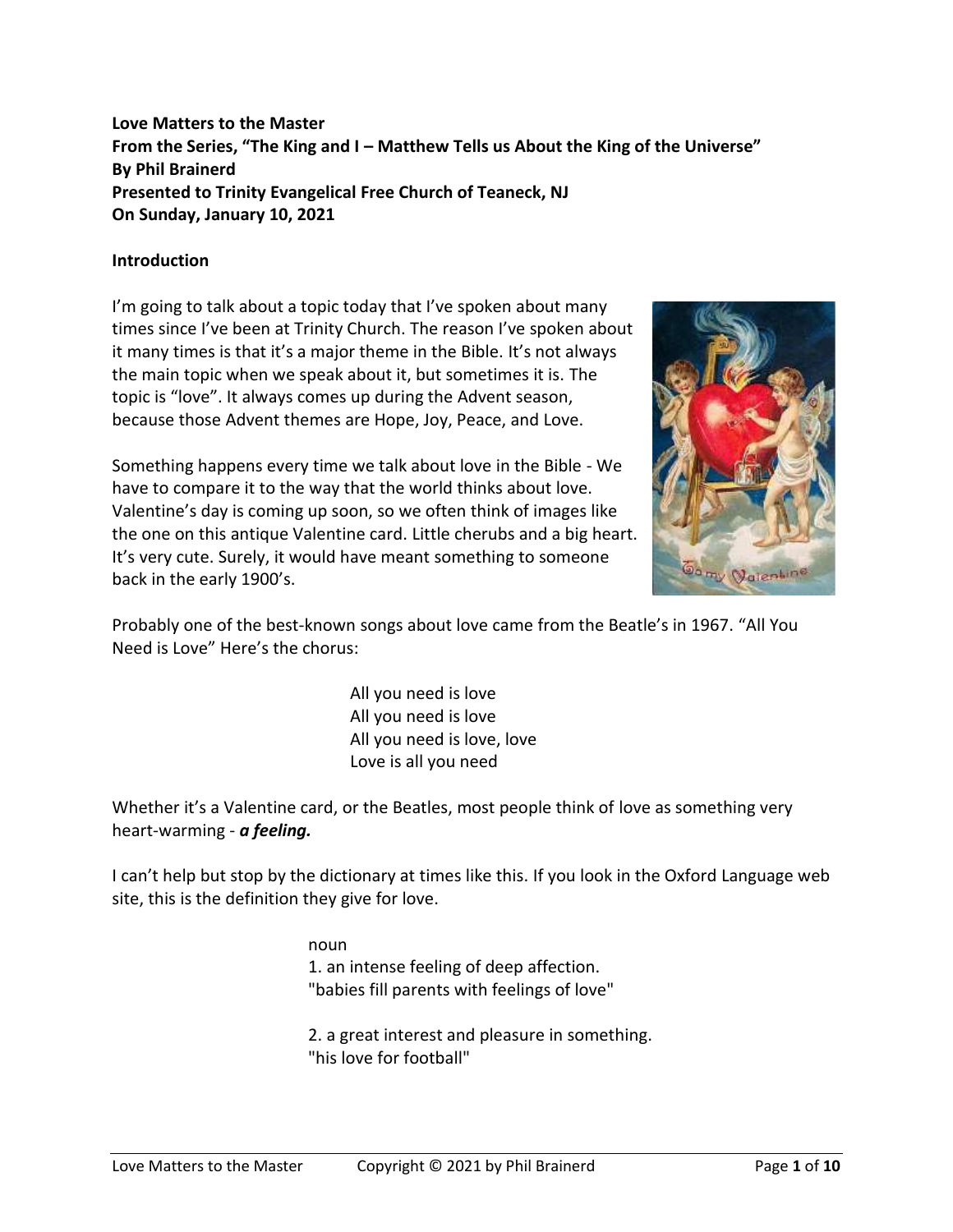That's the noun – let's look at love when it's used as a verb.

verb 1. feel deep affection for (someone). "he loved his sister dearly" 2. like or enjoy very much. "I just love dancing"

So, the highest authorities of the English language tell us that love is a feeling. But, inside of us, we can't help but feel that there is something more. According to the Bible, there certainly *is* something more. Today, we'll learn what that is.

We're working our way through the book of Matthew and we're in chapters 5 through 7 - A section we're calling, "The Christian Manifesto". Part of this section involves learning "What Matters to the Master" Today, we learn that Love matters to the Master.

Let's read:

43 "You have heard that it was said, 'Love your neighbor and hate your enemy.' 44 But I tell you, love your enemies and pray for those who persecute you, 45 that you may be children of your Father in heaven. He causes his sun to rise on the evil and the good, and sends rain on the righteous and the unrighteous. 46 If you love those who love you, what reward will you get? Are not even the tax collectors doing that? 47 And if you greet only your own people, what are you doing more than others? Do not even pagans do that? (Matthew 5:43-47)

Recall the pattern we're following in this series:

We learn that something is important to the Master. It has come under attack. We look at: 1) How it has come under attack in the past.

2) How it was attacked in Jesus' day and

3) how it is under attack today.

Let's look at the first point: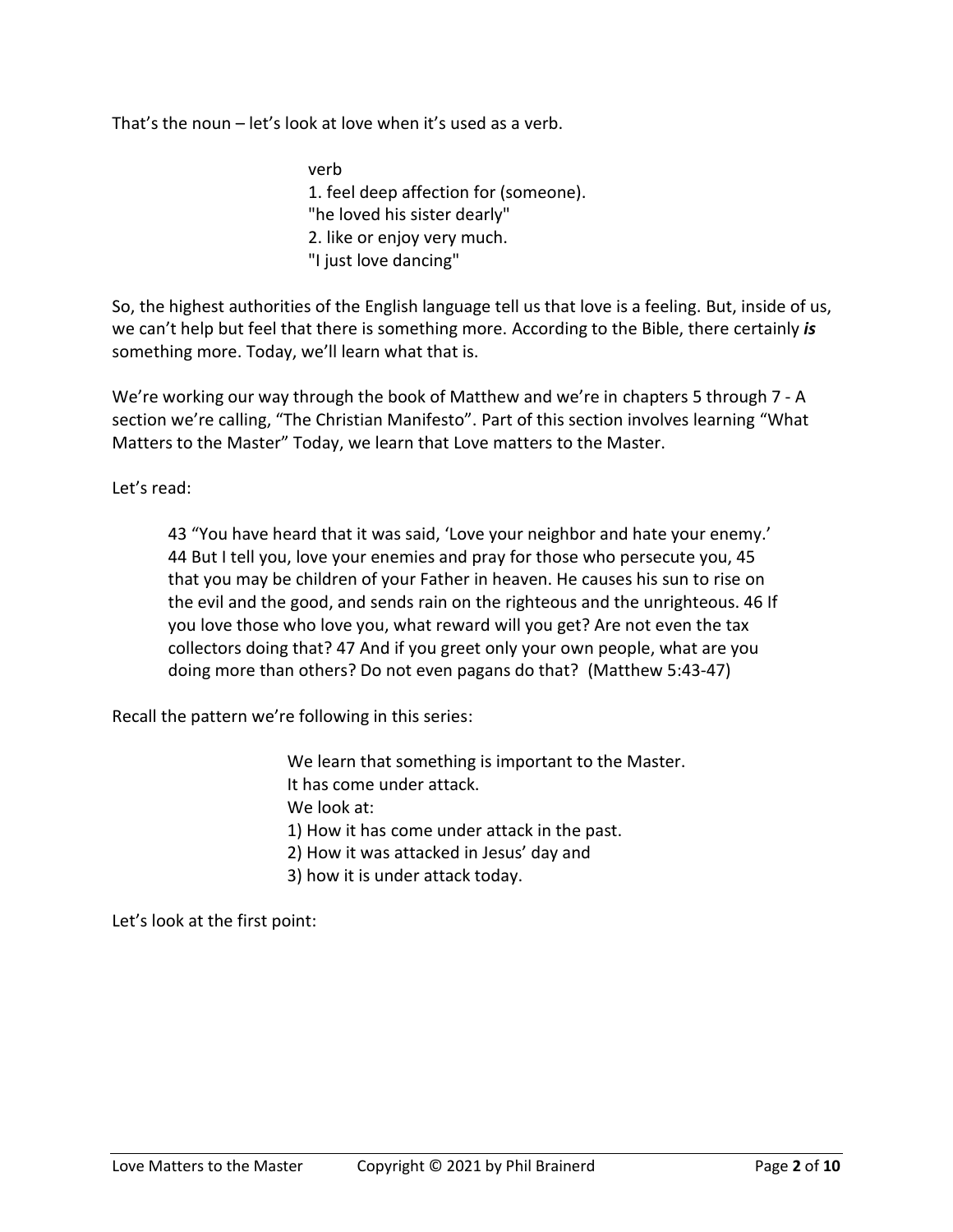### **I. Love and how it came under attack.**

What is love, and how did it come under attack in the past? A moment ago we looked at definition of love provided by a major dictionary. In the Bible, there is really no standard definition of love. Instead, in the Bible, we tend to see love defined by what it produces. Look at this example:

4 Love is patient, love is kind. It does not envy, it does not boast, it is not proud. 5 It does not dishonor others, it is not self-seeking, it is not easily angered, it keeps no record of wrongs. 6 Love does not delight in evil but rejoices with the truth. 7 It always protects, always trusts, always hopes, always perseveres. 8 Love never fails… (I Corinthians 13:4-8)

Notice two important things here: Each of these statements involves actions or attitudes. Those actions and attitudes in a person in relationship to others. Love causes a person to be patient with others. Love causes a person to be kind to others. Love does not envy others. Etc.

Based on what we've just said, let me suggest a Biblical definition of Love:

Love is a force.

- It impels a person to assign value to another.
- It often causes pleasant feelings in the process.

So, love is a *force*, not a *feeling*. Compare this to the way that the world feels love. We say, "I love ice cream." That means, I have a want for ice cream. I want to get and possess ice cream. When I get ice cream, the ice cream causes me to have pleasant feelings.

As it turns out, worldly love is also I kind of force. However, unlike biblical love, worldly love makes us assign value only when we get something from the object of our love. Ice cream is valuable because of the pleasing feelings it produces. If it didn't produce a pleasant experience, it would have no value.

This is understandable when you're talking about inanimate objects. However, it's a big problem when it involves people. Worldly love says, "I want another person because they do something for me." They're beautiful, so they give me a pleasant feeling. They give me things I want, so they're useful. Therefore, I want them. Those who do not possess beauty are thought to be less valuable. Those who cannot give us things are treated the same way.

Biblical love assigns value to others. So, rather than want things from others, this love impels a person to give. This love seeks good for others.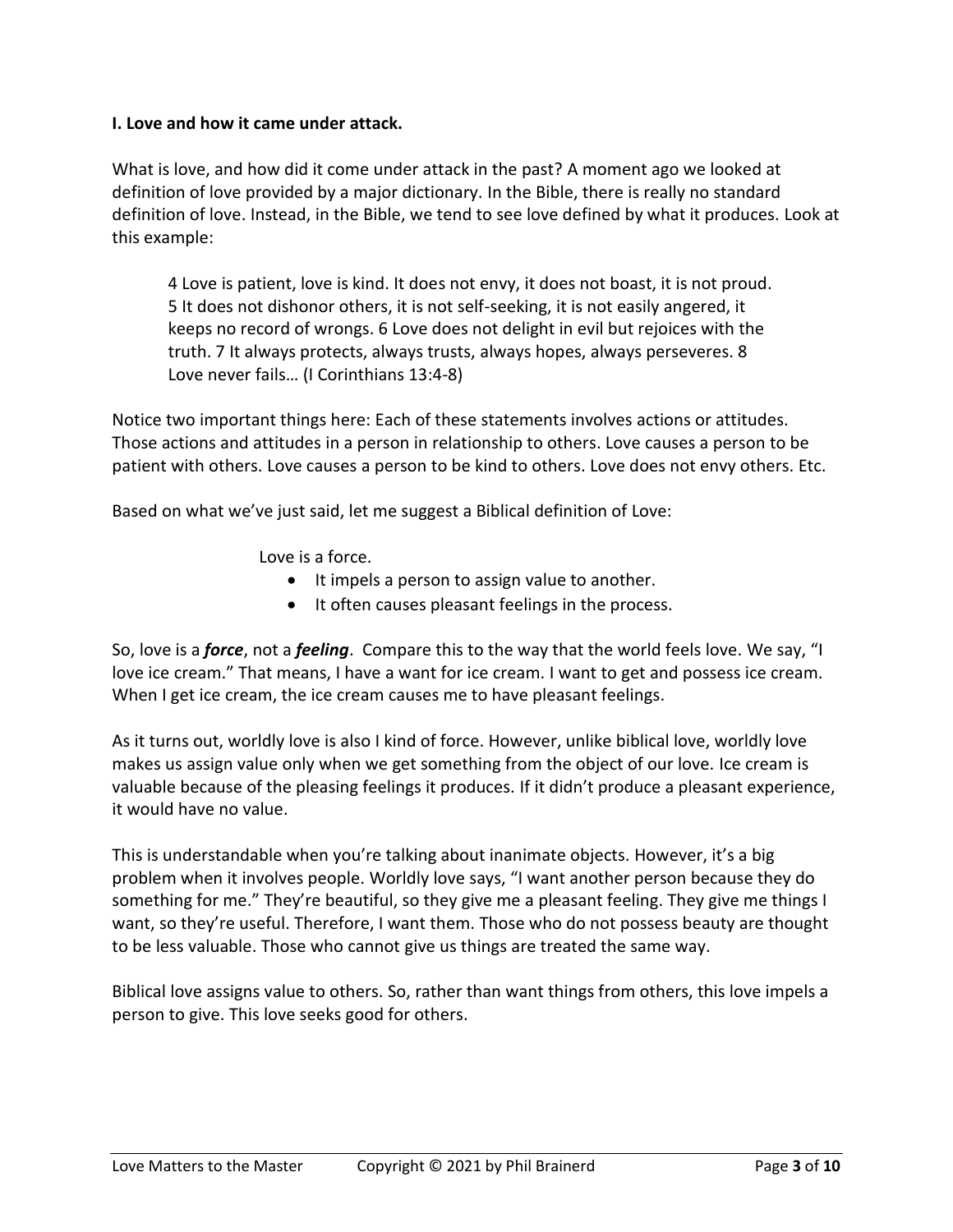The Bible scholars who are reading this know that the original Greek language used in the New Testament has three words for love: Philia: Friendship or family love. Eros: The love that is enjoyed between a man and a woman in marriage. Then there is Agape: the kind of love we're discussing. This love is a force that impels us to value others with nothing in return.

That love, Agape love, is the kind of love that exists in the heart of God. One statement about this was given to Moses one time when God appeared to him:

6 And he passed in front of Moses, proclaiming, "The Lord, the Lord, the compassionate and gracious God, slow to anger, abounding in love and faithfulness, 7 maintaining love to thousands, and forgiving wickedness, rebellion and sin. (Ex 34:6-7)

God expressed this love when he created the world and gave it to humans. Understand, God can have anything he wants. He can speak, and worlds come into existence. So, he doesn't need anything from anything in his creation. He created a world and gave it to us just because he loved us.

God values us. You know what we've been saying – the English word "love" doesn't quite describe God's attitude towards us. Instead, we say, God cherishes us.

And God didn't stop when he gave us a world. He created us in his image. He wanted to share something of himself with us. He put it inside of us. He wants us to be like him. Here's why that's important with love: God wants us to love like his does.

So now we get to the question: How did love come under attack?

Again, we go back to the garden of Eden. God puts Adam and Eve into the garden. He puts that tree: The tree of the knowledge of good and evil. He tells them they can eat from any tree in the garden, but not that one.

Question: Did you ever wonder why he did that? Here is what I think. In our last session, we said that the image of God has two parts. One is just who we are. The other part though involves action. It can grow. It's dynamic.

One of the qualities of God involves choices. God is able to make true choices. That's one of the things that he gave to us when he created us in his image. Here's what God wants for us: He wants us to be like him by making choices the way that he makes choices. He makes choices based on his character. He has qualities like humility, wisdom, and love.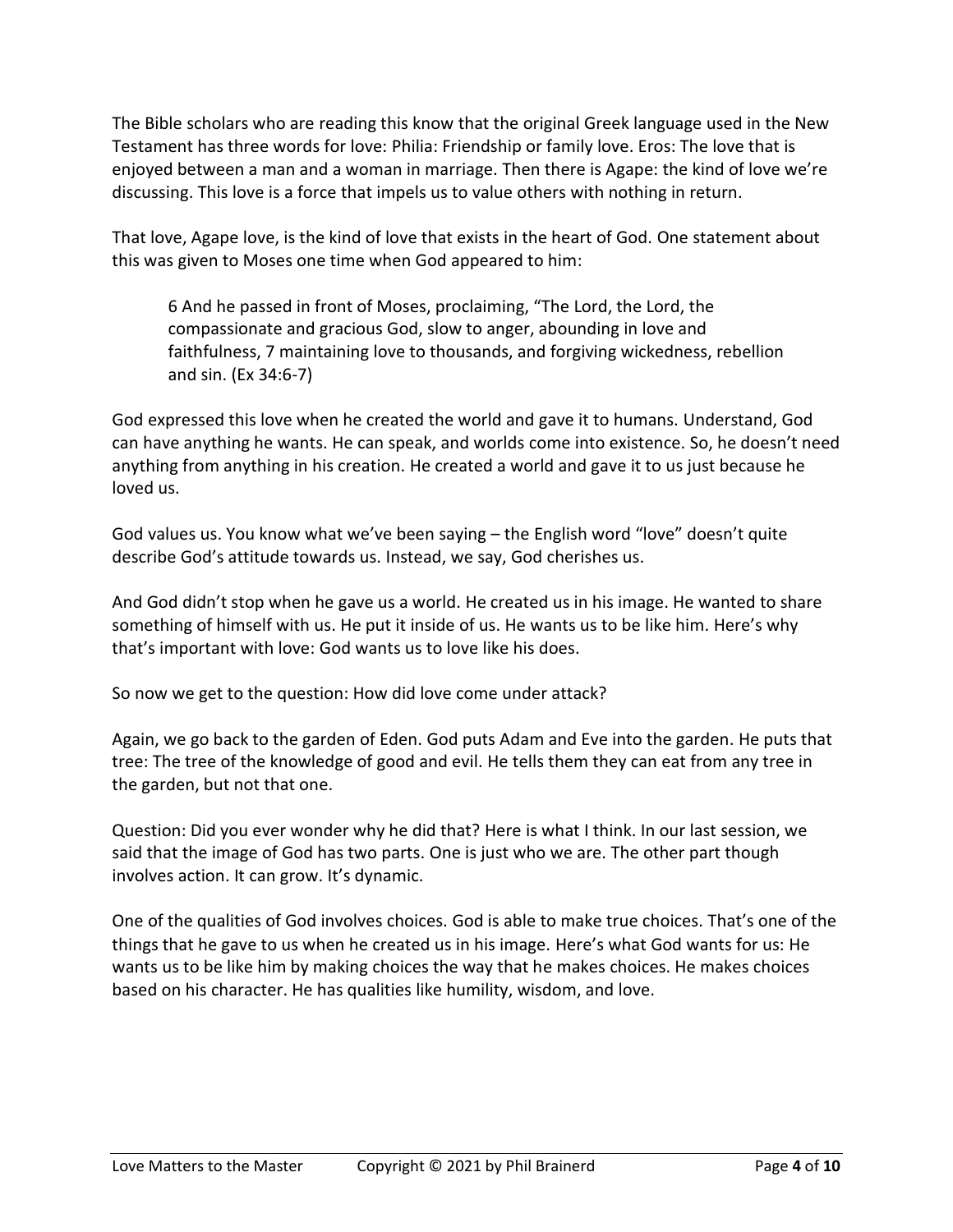In our last session, we spoke about humility and how it matters to the Master (If you want to review you can find that on our web site and look up "Humility Matters to the Master"). To quickly summarize: Humility is an accurate view of who we are in relation to God and others. An accurate view of ourselves says we are very important. We're important because God thinks we're important. However, as important as we are, God is more important - Vastly so. That means we serve and obey God.

So, here's Adam and Eve standing in the garden. The Serpent comes to tempt them to eat the fruit. He tells them that they can be like God. They can be as important as he. They can have his power.

Humility would say, "God is much more important than us." "So, we will respect what he says."

Love assigns value to others. Love seeks the good of others. Love wants to see others happy. If Adam and Eve loved God, they would have said, "If we eat that fruit, it will surely make God unhappy."

If Adam and Eve made their decisions based on love and humility, they would have turned away from the Serpent. If they did that, the image of God in them would have sprung into action. They would have immediately begun to relate to God and to receive the benefits of being made in his image.

Instead, they made a bad choice. They chose to deny humility. They bought the idea that they could be as important as God. They chose to deny love. They chose to ignore that this would be displeasing to God and cause him pain. Instead of growing closer to God, they pushed him away. Their terrible choice brough death into the world.

But here's a very important quality of biblical love; Agape love: We said that love seeks to give. Love seeks the good of another. Agape love does that when it gets nothing back. In fact, love assigns value even when the object of love cause pain.

Because God loves humans, he has never given up on them. He still offers us the ability to make choices the way he does - To make choices based on humility and love - And some other qualities that we can't get to today. When we make those choices, the image of God in us grows.

When God gave the Law to Moses, he brought this all together with this command:

18 "'Do not seek revenge or bear a grudge against anyone among your people, but love your neighbor as yourself. I am the Lord. (Leviticus 19:18)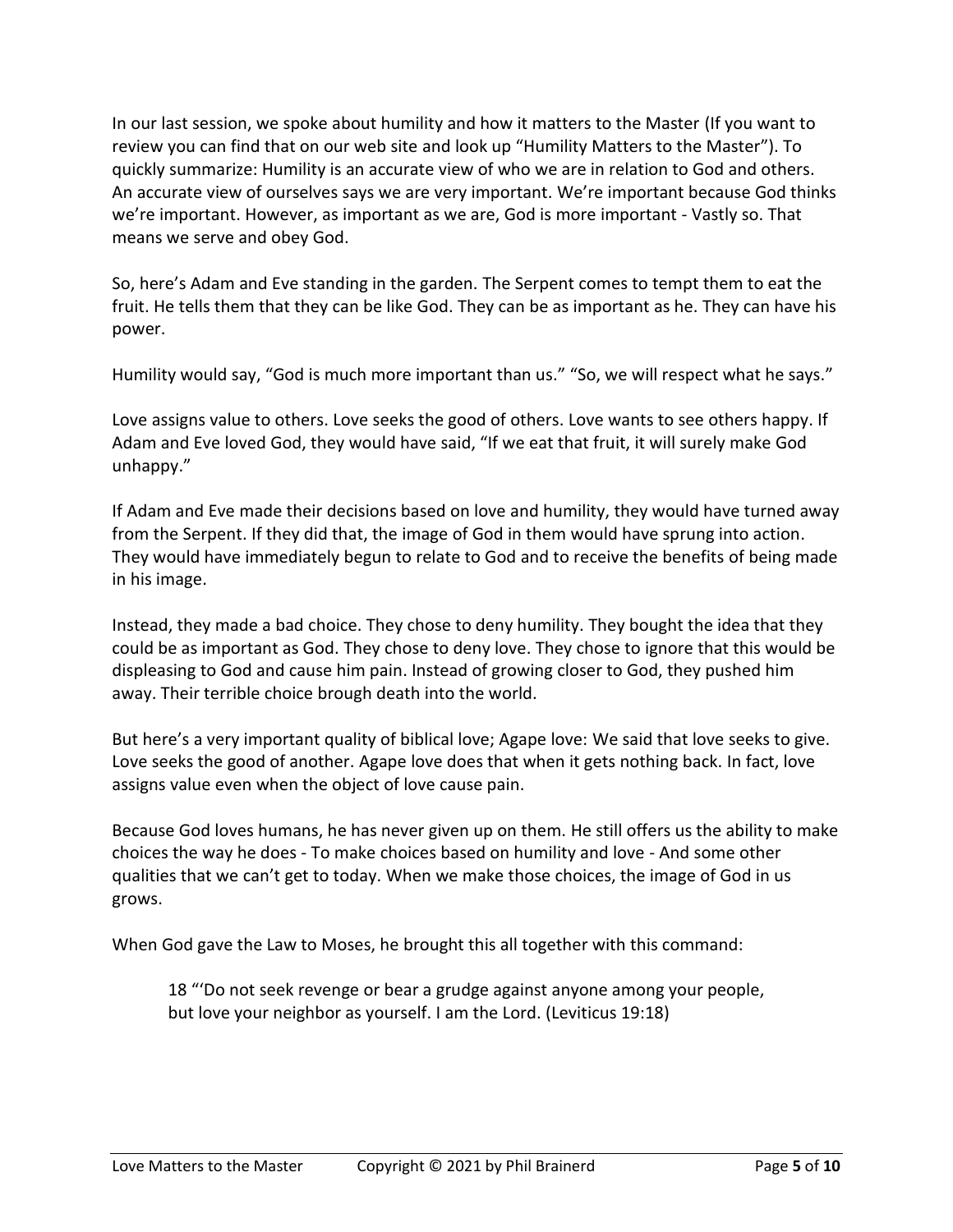"Love your neighbor as yourself". Before we discuss that, let's be reminded about the context here. Again, in our last session we spoke about humility. We learned in that session that the humble person does not immediately retaliate when they're hurt. The humble person says, "The person who hurt me is made in the image of God. Therefore, they have value."

Notice the similarity. Humility assigns value to others. Love assigns value to others. Humility assigns value to others because of an accurate sense of one's importance. Love doesn't really think about self. As we said, it's a force that impels us to give value to others. Humility and Love are like siblings. They're at their best when they're together. Maybe that's why the Master, Jesus, spoke about them right next to each other in Matthew 5?

At any rate, Moses gave the command to love your neighbor as yourself. He had to say that because the people of the world didn't act that way. The opposite of humility is arrogance. The opposite of love is hatred. That's how people were acting throughout the centuries.

Last week we met two men in Genesis 4. We met Cain and Lamech. Cain, in the first major act of arrogance and hatred murdered his brother Abel. The next major act of arrogance and hatred came when Lamech killed a man who had only wounded him. He took revenge in multiples of how he was hurt.

So, people had to be reminded. Don't hate your neighbor. Don't take revenge on your neighbor. Instead, love you neighbor as yourself.

So, we've just learned about love. We learned that love came under attack in the garden. It was under attack ever since. That's why Moses had to give the command to love your neighbor as yourself.

Let's learn now how Love came under attack in the days of Jesus.

# **II. How Love came under attack in the days of Jesus.**

"You have heard that it was said, 'Love your neighbor and hate your enemy.' 44 But I tell you… (Matthew 5:43)

The religious leaders of Jesus' day got a lot of things wrong. The problem was, they got a few things right, so it was confusing. In this case, people were taught the right thing: Love your neighbor as yourself. Unfortunately, they were also taught the wrong thing. It doesn't say anywhere in the writings of Moses and the Prophets that you should hate your enemy.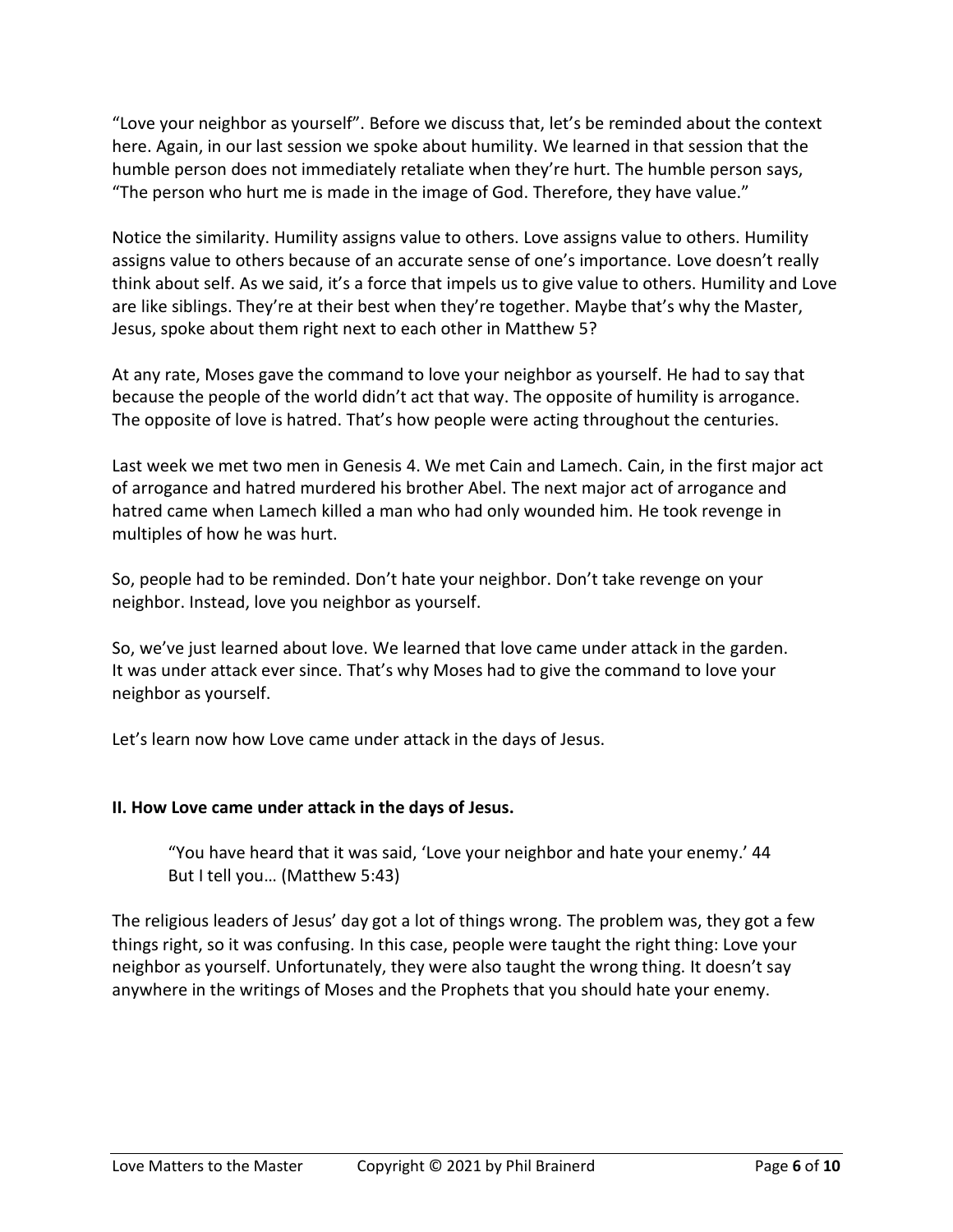Is it a logical assumption to say that when you love your neighbor you should hate your enemy? It might be, *if you don't know God.* It might be, if you have ignored the teachings of Moses and the Prophets. It might be, if you've studied the Law and the Prophets, but you're blinded by unbelief. If you know God, and you've studied his word, you know that God does not instruct us to hate our enemies - He never did. This was the product of a perverse and unbelieving group of religious leaders in Israel.

So, Jesus returns to a formula that he's used several times in this group of teachings. He starts by saying, "You have heard…". In other words, "You have heard wrongly". Then he says, "But I tell you…" Now, Jesus is going to give the correct teaching.

Notice something important: He's not saying, "Now, let me give you the correct interpretation of Scripture." He's saying, "I tell you". He's saying that his words are equal to God's words in the Scripture. That's saying a lot. And that's important, because here he's going to give the religious leaders some put-downs.

Let's read what Jesus says:

But I tell you, love your enemies and pray for those who persecute you… (Matthew 5:44)

This must have been a big surprise. The people of Israel heard the wrong thing for a long time. Rather than hate your enemies, followers of Jesus are told to show love.

What does that look like? It looks like a lot of things. We start by praying for those who persecute us. Again, that's very counter-intuitive. It's tempting to curse our enemies. That's why Paul had to warn his friends in the book of Romans: "Bless those who persecute you; bless and do not curse. (Romans 12:14)"

To pray for enemies implies first that we want them to receive the blessings that we enjoy. That means we pray that God will open their eyes to be saved.

It's possible for God to turn the hearts of even the most impossible people. A good example of that is the apostle Paul. He was born with the name "Saul". Here's what Luke says about him in the book of Acts:

1 Meanwhile, Saul was still breathing out murderous threats against the Lord's disciples. He went to the high priest 2 and asked him for letters to the synagogues in Damascus, so that if he found any there who belonged to the Way, whether men or women, he might take them as prisoners to Jerusalem. (Acts 9:1-2)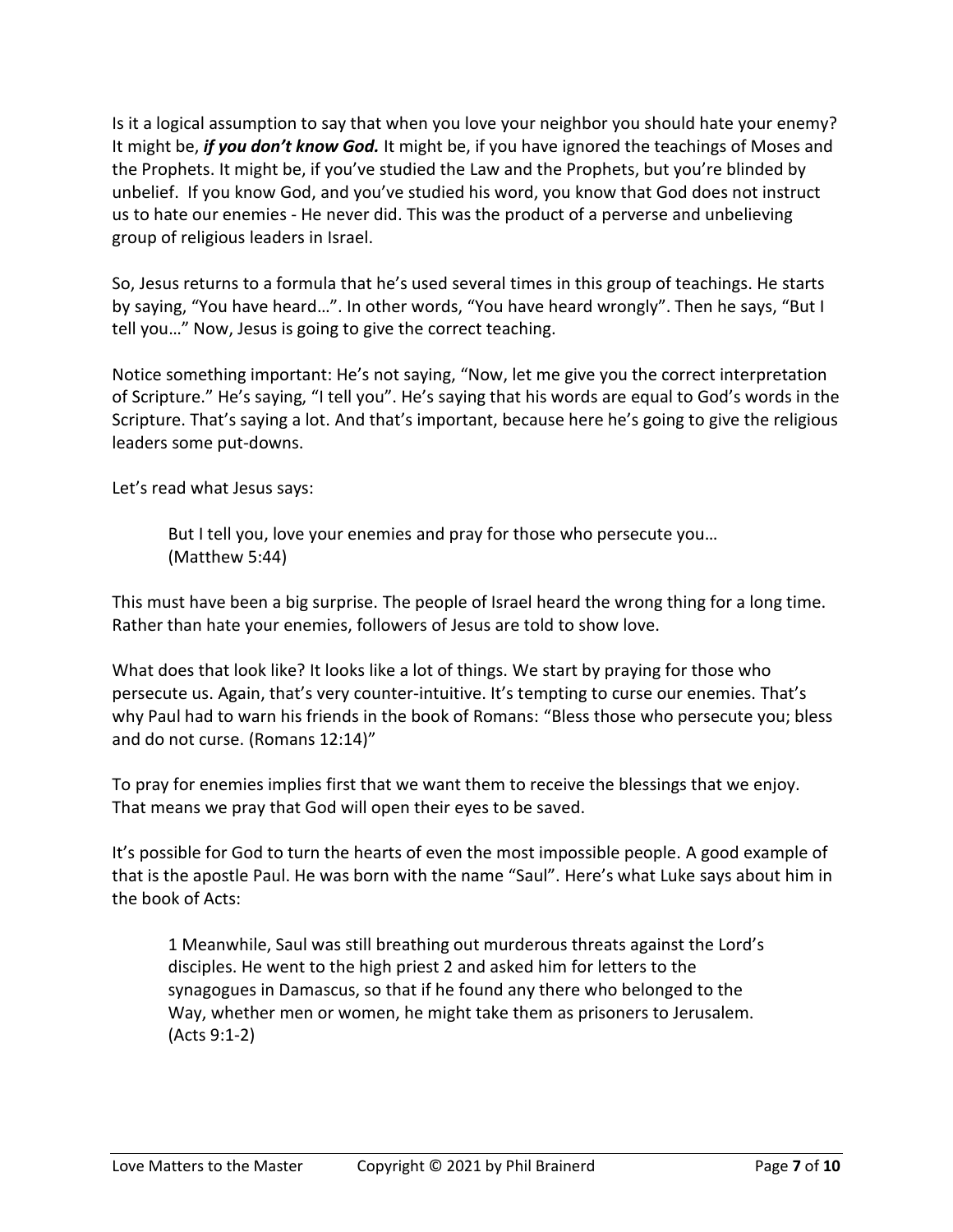The Apostle Paul, before he met Jesus, hated all Christians. He wanted to murder them all. We just read that he was successful in obtaining the power to begin. But Israel was filing up with people who would certainly be praying for a man who persecuted them. Here's what happened next:

3 As he neared Damascus on his journey, suddenly a light from heaven flashed around him. 4 He fell to the ground and heard a voice say to him, "Saul, Saul, why do you persecute me?" 5 "Who are you, Lord?" Saul asked. "I am Jesus, whom you are persecuting," he replied. (Acts 9:3-5)

Jesus appeared personally to Saul and did a miracle in his heart. Because of this, a great enemy of God became an Apostle whose name was later changed to Paul. Powerful things happen when people pray. Jesus tells us to love our enemies and to pray for those who persecute us.

Why should we do that? Jesus tells us the reason:

…that you may be children of your Father in heaven. He causes his sun to rise on the evil and the good, and sends rain on the righteous and the unrighteous. (Matthew 5:45)

We should love others, even our enemies, because that's what God does.

And it's not just what he does: It's who he is (I John 4:8, "God is love"). Love is at the core of God's being. And God wants us to be like him. He wants us to be his children. You've all heard the phrase, "Like father, like son." You've also heard, "The apple does not fall far from the tree." These are ways of saying that children tend to be like their parents. That's what God wants for his followers.

And it's not just that we are to do it. There is great reward for those who do this. At other times I've said that doing the things that God commands allows us to be more and more like him. The more we are like him, the more we can understand him. The more we understand him, the more we can enjoy him.

How much does God love humans? We're told that he sends his rain on the righteous and the unrighteous. The implication is that, if we want to be like God, prayer is only the start. In the last session, we read the following:

If your enemy is hungry, give him food to eat; if he is thirsty, give him water to drink. (Proverbs 25:21)

If we see our enemies hurting, we are to help.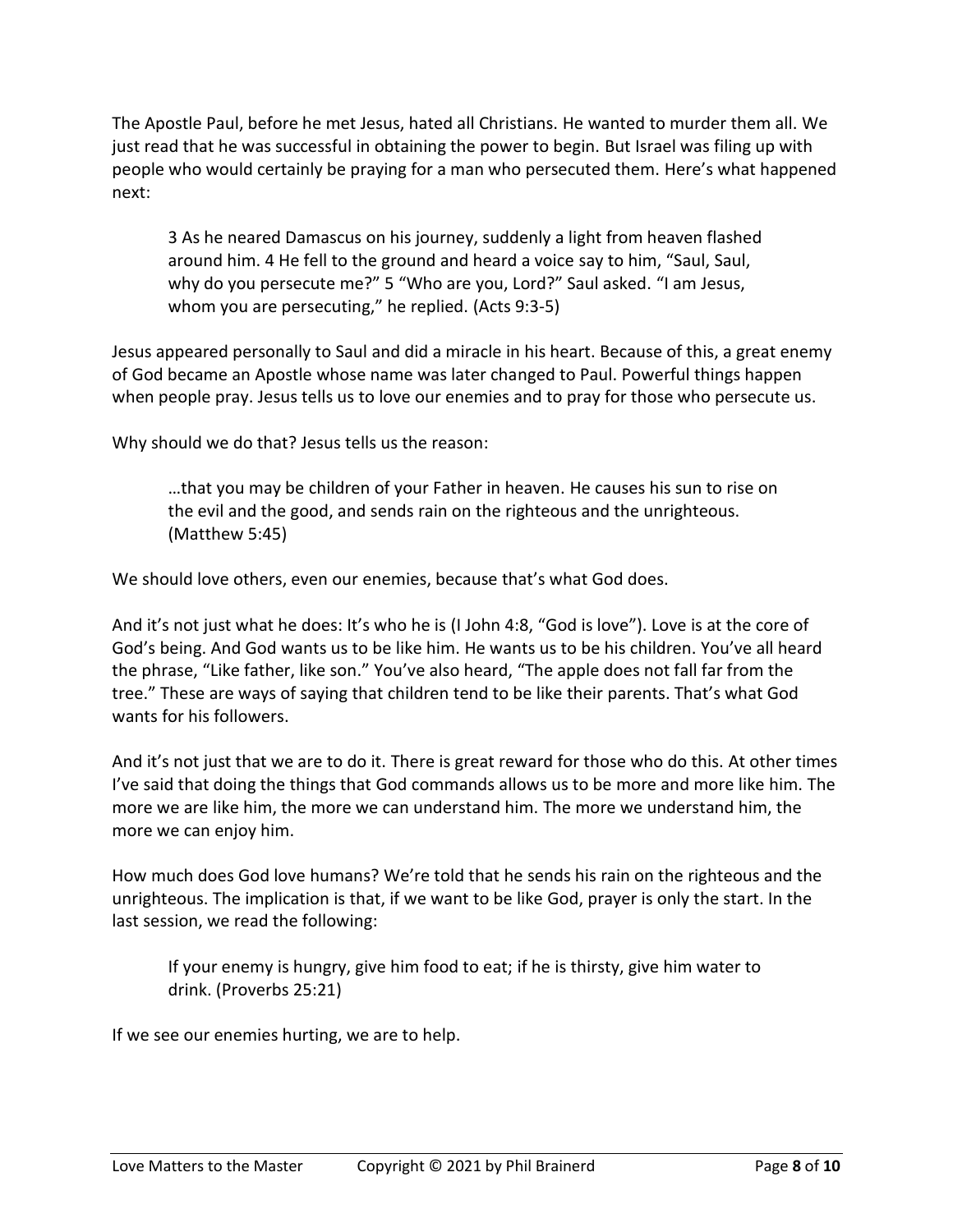Here's an important note: Enemies can be people who are not in the Christian faith. But, sometimes, they are. Tragically, I've heard stories of people in churches who slander others in the church and cause all kinds of problems. We are told to treat all with kindness.

We said a few minutes back that, in the process of giving the correct teaching, there would be a put-down of the religious leaders. Here it comes.

46 If you love those who love you, what reward will you get? Are not even the tax collectors doing that? 47 And if you greet only your own people, what are you doing more than others? Do not even pagans do that? (Matthew 5:46-47)

Love that only loves when it gets things back is worldly love. People whose love is limited in this way can expect no reward in heaven.

There was one quality of the religious leaders in the day of Jesus that stood out: They thought they were far superior to everyone.

We've discussed tax gatherers several times in this series. I've called them "legal criminals". They were despised by the ancient Jewish people. So of course, the religious leaders thought themselves better. Jesus said, if that's the limit of your love, you're no better than a tax gatherer. That must have stung.

The religious leaders believed they were better than gentiles, also known as "Pagans". Gentiles are everyone other than Jews. Gentiles were sometimes referred to as "dogs".

Sometimes, people get into little private groups. We call the names like "cliques". So, some people only say hello to those in their little group, their clique - People who are like them. Jesus said, if you do that, you're no better than gentiles.

So, love was under attack in the days of Jesus. How is it under attack today?

# **III. How is Love under attack today?**

Love under attack in lots of ways. Let's limit our discussion for this week to things mentioned in this passage.

We all have people who we don't like. In some cases, we don't like them for good reason. Maybe they've hurt us in some way. Maybe they've taken advantage of us or even stolen from us. It's tempting to shake our fist at them. It's tempting to try to hurt them by saying malicious things about them behind their backs.